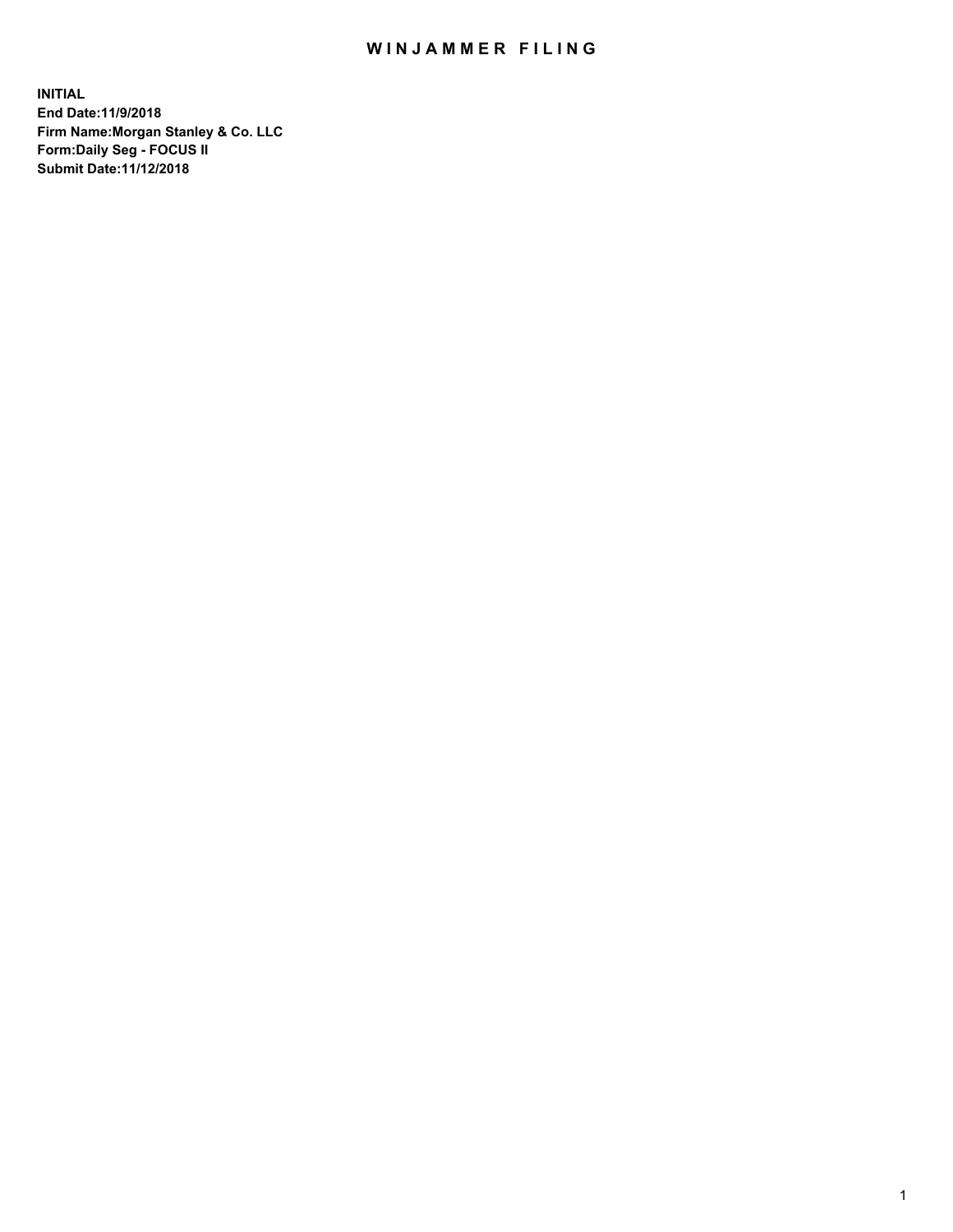**INITIAL End Date:11/9/2018 Firm Name:Morgan Stanley & Co. LLC Form:Daily Seg - FOCUS II Submit Date:11/12/2018 Daily Segregation - Cover Page**

| Name of Company                                                                                                                                                                                                                                                                                                                | Morgan Stanley & Co. LLC                   |
|--------------------------------------------------------------------------------------------------------------------------------------------------------------------------------------------------------------------------------------------------------------------------------------------------------------------------------|--------------------------------------------|
| <b>Contact Name</b>                                                                                                                                                                                                                                                                                                            | <b>Ikram Shah</b>                          |
| <b>Contact Phone Number</b>                                                                                                                                                                                                                                                                                                    | 212-276-0963                               |
| <b>Contact Email Address</b>                                                                                                                                                                                                                                                                                                   | Ikram.shah@morganstanley.com               |
| FCM's Customer Segregated Funds Residual Interest Target (choose one):<br>a. Minimum dollar amount: ; or<br>b. Minimum percentage of customer segregated funds required:% ; or<br>c. Dollar amount range between: and; or<br>d. Percentage range of customer segregated funds required between:% and%.                         | 280,000,000<br><u>0</u><br><u>00</u><br>00 |
| FCM's Customer Secured Amount Funds Residual Interest Target (choose one):<br>a. Minimum dollar amount: ; or<br>b. Minimum percentage of customer secured funds required:%; or<br>c. Dollar amount range between: and; or<br>d. Percentage range of customer secured funds required between:% and%.                            | 140,000,000<br><u>0</u><br><u>00</u><br>00 |
| FCM's Cleared Swaps Customer Collateral Residual Interest Target (choose one):<br>a. Minimum dollar amount: ; or<br>b. Minimum percentage of cleared swaps customer collateral required:% ; or<br>c. Dollar amount range between: and; or<br>d. Percentage range of cleared swaps customer collateral required between:% and%. | 92,000,000<br><u>0</u><br><u>00</u><br>00  |

Attach supporting documents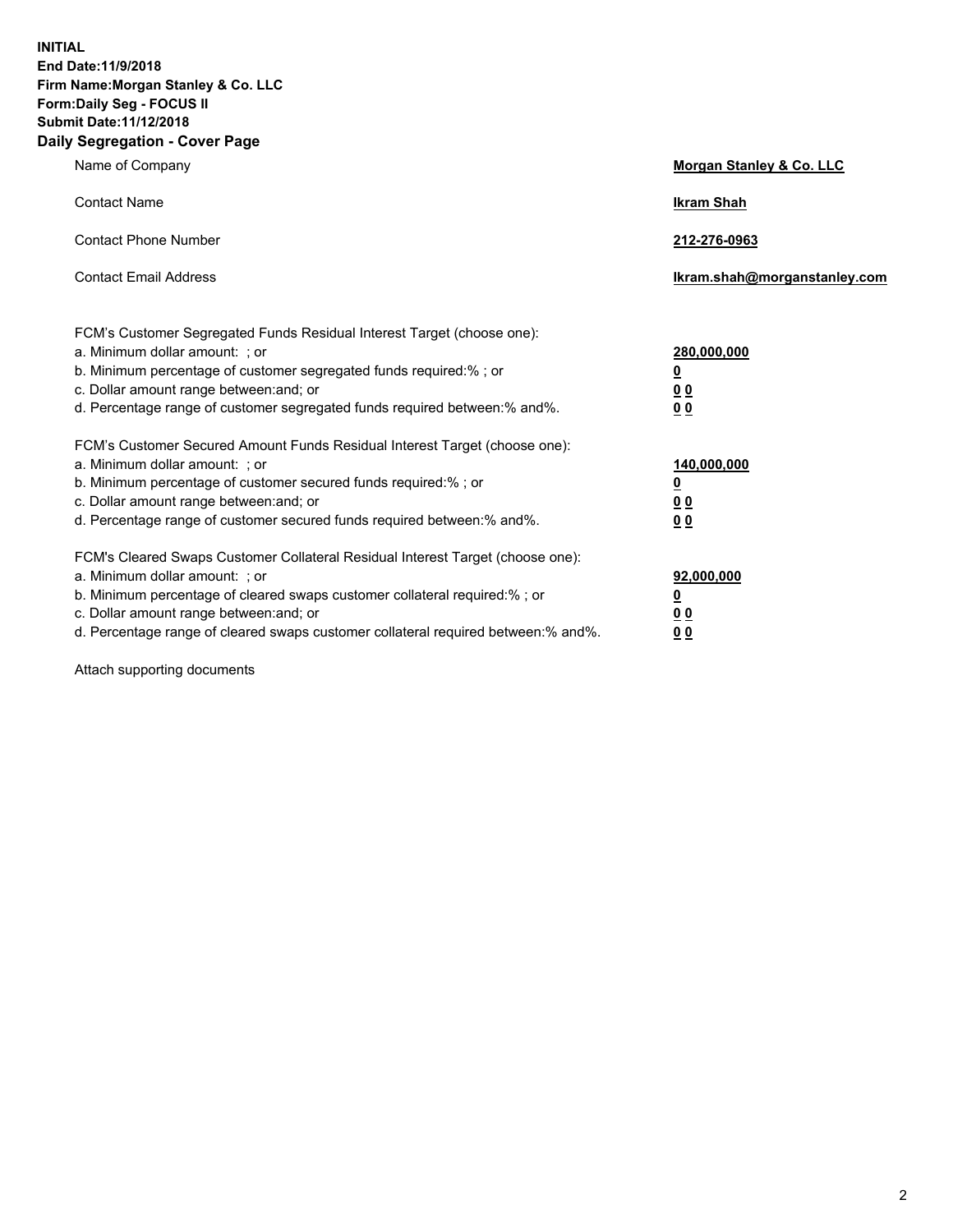## **INITIAL End Date:11/9/2018 Firm Name:Morgan Stanley & Co. LLC Form:Daily Seg - FOCUS II Submit Date:11/12/2018**

**Daily Segregation - Secured Amounts** Foreign Futures and Foreign Options Secured Amounts Amount required to be set aside pursuant to law, rule or regulation of a foreign government or a rule of a self-regulatory organization authorized thereunder 1. Net ledger balance - Foreign Futures and Foreign Option Trading - All Customers A. Cash **3,337,006,444** [7315] B. Securities (at market) **2,313,212,684** [7317] 2. Net unrealized profit (loss) in open futures contracts traded on a foreign board of trade **-639,376,287** [7325] 3. Exchange traded options a. Market value of open option contracts purchased on a foreign board of trade **35,967,792** [7335] b. Market value of open contracts granted (sold) on a foreign board of trade **-33,165,864** [7337] 4. Net equity (deficit) (add lines 1. 2. and 3.) **5,013,644,769** [7345] 5. Account liquidating to a deficit and account with a debit balances - gross amount **176,020,895** [7351] Less: amount offset by customer owned securities **-174,897,483** [7352] **1,123,412** 6. Amount required to be set aside as the secured amount - Net Liquidating Equity Method (add lines 4 and 5) 7. Greater of amount required to be set aside pursuant to foreign jurisdiction (above) or line 6. FUNDS DEPOSITED IN SEPARATE REGULATION 30.7 ACCOUNTS 1. Cash in banks A. Banks located in the United States **404,117,910** [7500] B. Other banks qualified under Regulation 30.7 **809,105,929** [7520] **1,213,223,839** 2. Securities A. In safekeeping with banks located in the United States **153,272,106** [7540] B. In safekeeping with other banks qualified under Regulation 30.7 **0** [7560] **153,272,106** [7570] 3. Equities with registered futures commission merchants A. Cash **6,988,377** [7580] B. Securities **0** [7590] C. Unrealized gain (loss) on open futures contracts **-100,588** [7600] D. Value of long option contracts **0** [7610] E. Value of short option contracts **0** [7615] **6,887,789** [7620] 4. Amounts held by clearing organizations of foreign boards of trade A. Cash **0** [7640] B. Securities **0** [7650] C. Amount due to (from) clearing organization - daily variation **0** [7660] D. Value of long option contracts **0** [7670] E. Value of short option contracts **0** [7675] **0** [7680] 5. Amounts held by members of foreign boards of trade A. Cash **2,308,893,094** [7700] B. Securities **2,159,940,578** [7710] C. Unrealized gain (loss) on open futures contracts **-639,275,699** [7720] D. Value of long option contracts **35,967,792** [7730] E. Value of short option contracts **-33,165,864** [7735] **3,832,359,901** 6. Amounts with other depositories designated by a foreign board of trade **0** [7760]

- 
- 7. Segregated funds on hand **0** [7765]
- 8. Total funds in separate section 30.7 accounts **5,205,743,635** [7770]
- 9. Excess (deficiency) Set Aside for Secured Amount (subtract line 7 Secured Statement Page 1 from Line 8)
- 10. Management Target Amount for Excess funds in separate section 30.7 accounts **140,000,000** [7780]
- 11. Excess (deficiency) funds in separate 30.7 accounts over (under) Management Target **50,975,454** [7785]

**0** [7305]

[7354] **5,014,768,181** [7355]

**5,014,768,181** [7360]

[7530]

[7740] **190,975,454** [7380]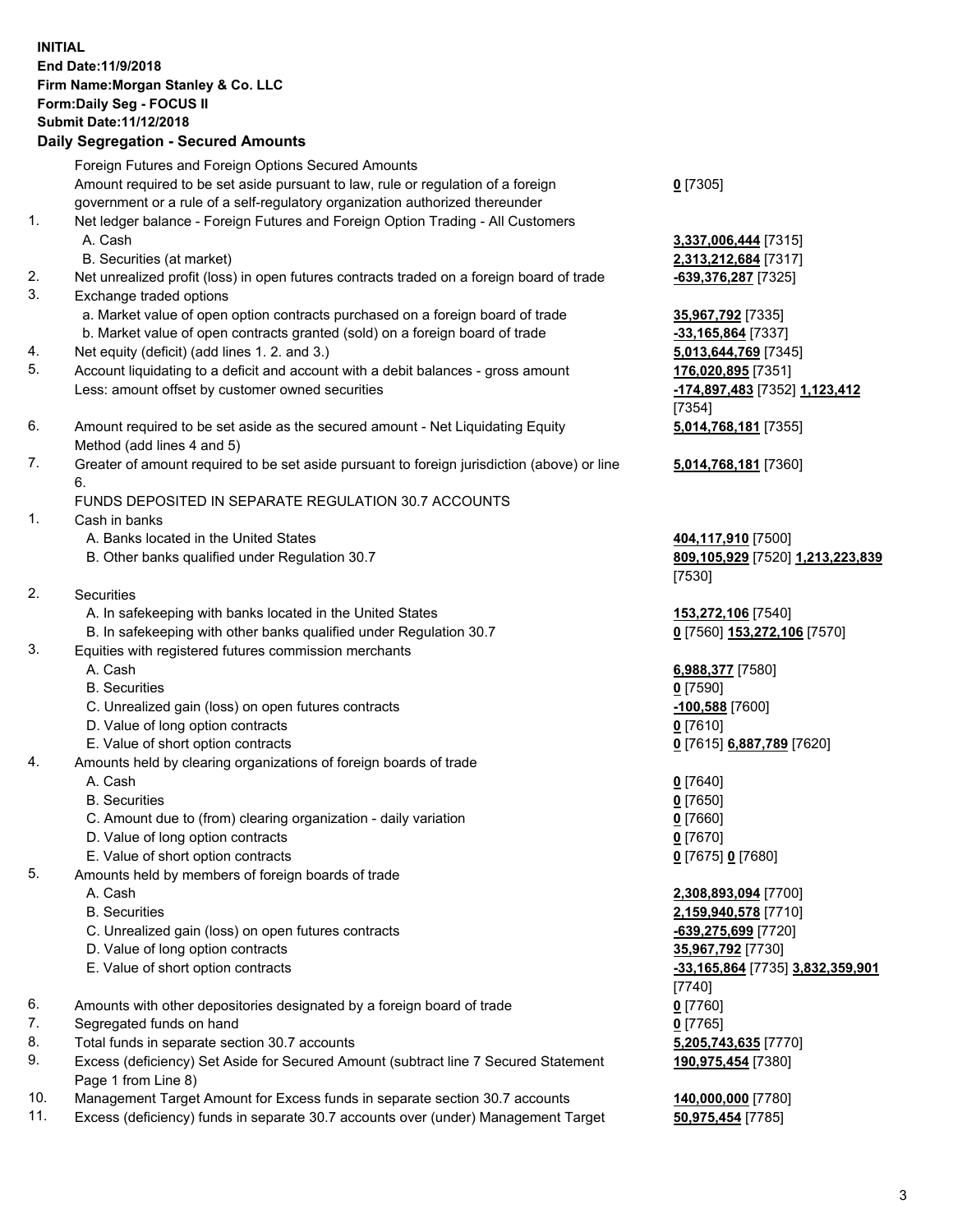**INITIAL End Date:11/9/2018 Firm Name:Morgan Stanley & Co. LLC Form:Daily Seg - FOCUS II Submit Date:11/12/2018 Daily Segregation - Segregation Statement** SEGREGATION REQUIREMENTS(Section 4d(2) of the CEAct) 1. Net ledger balance A. Cash **13,661,803,768** [7010] B. Securities (at market) **6,985,505,089** [7020] 2. Net unrealized profit (loss) in open futures contracts traded on a contract market **-3,133,343,533** [7030] 3. Exchange traded options A. Add market value of open option contracts purchased on a contract market **360,032,236** [7032] B. Deduct market value of open option contracts granted (sold) on a contract market **-518,438,810** [7033] 4. Net equity (deficit) (add lines 1, 2 and 3) **17,355,558,750** [7040] 5. Accounts liquidating to a deficit and accounts with debit balances - gross amount **907,441,957** [7045] Less: amount offset by customer securities **-907,099,484** [7047] **342,473** [7050] 6. Amount required to be segregated (add lines 4 and 5) **17,355,901,223** [7060] FUNDS IN SEGREGATED ACCOUNTS 7. Deposited in segregated funds bank accounts A. Cash **4,950,253,527** [7070] B. Securities representing investments of customers' funds (at market) **0** [7080] C. Securities held for particular customers or option customers in lieu of cash (at market) **590,288,198** [7090] 8. Margins on deposit with derivatives clearing organizations of contract markets A. Cash **5,933,862,978** [7100] B. Securities representing investments of customers' funds (at market) **0** [7110] C. Securities held for particular customers or option customers in lieu of cash (at market) **6,395,216,891** [7120] 9. Net settlement from (to) derivatives clearing organizations of contract markets **-23,131,999** [7130] 10. Exchange traded options A. Value of open long option contracts **360,032,236** [7132] B. Value of open short option contracts **-518,438,810** [7133] 11. Net equities with other FCMs A. Net liquidating equity **6,203,355** [7140] B. Securities representing investments of customers' funds (at market) **0** [7160] C. Securities held for particular customers or option customers in lieu of cash (at market) **0** [7170] 12. Segregated funds on hand **0** [7150] 13. Total amount in segregation (add lines 7 through 12) **17,694,286,376** [7180] 14. Excess (deficiency) funds in segregation (subtract line 6 from line 13) **338,385,153** [7190] 15. Management Target Amount for Excess funds in segregation **280,000,000** [7194] **58,385,153** [7198]

16. Excess (deficiency) funds in segregation over (under) Management Target Amount Excess